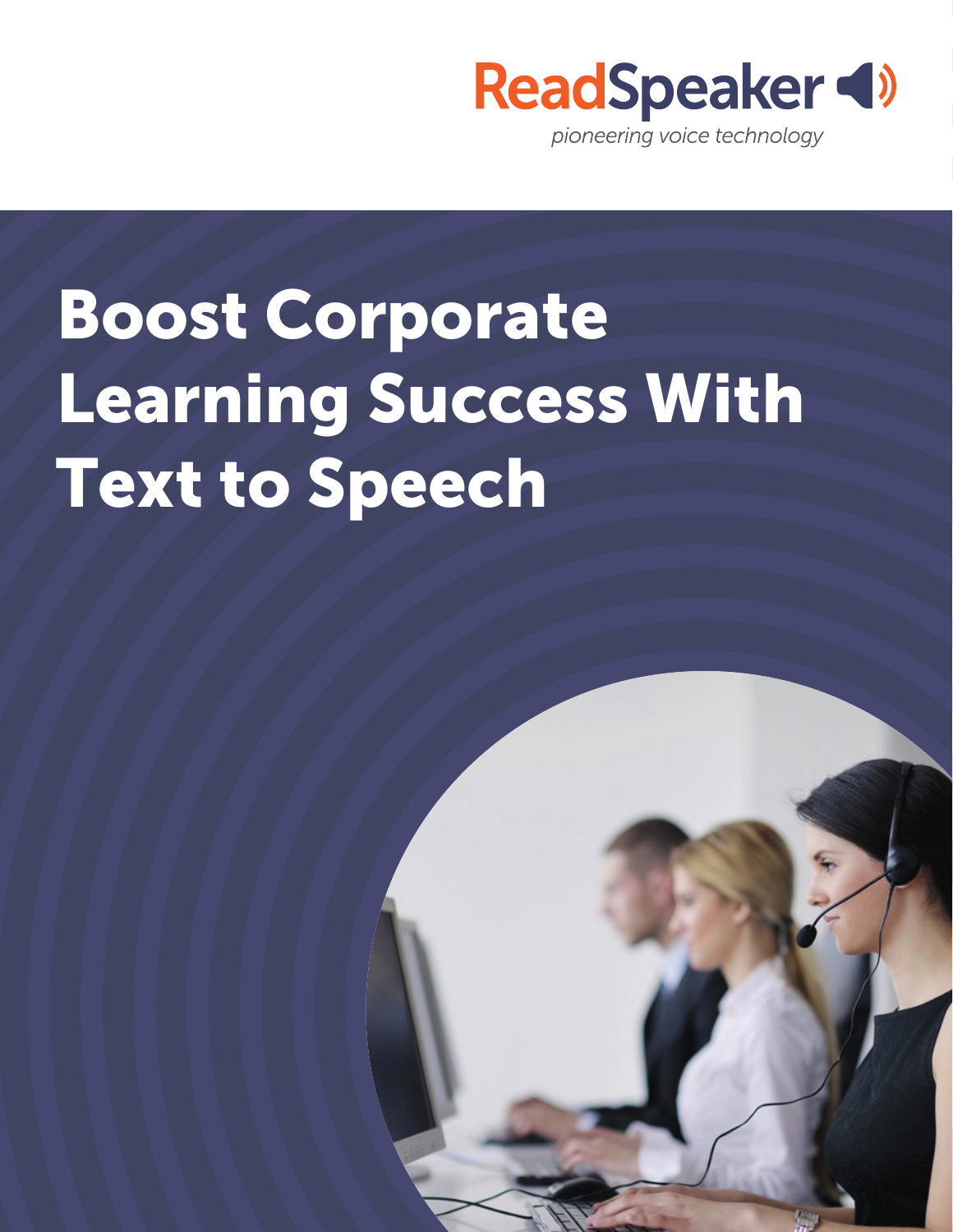## **69%**

of employees are more likely to stay with a company for three years if they experienced great onboarding.

(Ganzel, 1998)

## Speech-Enablement for Corporate Learning

Over the past several years, there has been a growing desire within businesses to make learning solutions more relevant to the workplace with the most efficient delivery process. Corporate learning and development have become necessary elements for effective onboarding, improving employee performance and continued professional development, consistency among employees, standards for productivity, safety and quality, employee retainment, and a positive company reputation.

Instructional design has become critically important in order to ensure individuals are able to digest and retain material in an effective manner. Whether redesigning courses, developing entire courses or curriculums, and creating training materials, content must be engaging or knowledge retention will suffer. The consequence of poorly onboarded and trained employees can result in subpar performance, attrition, regulatory and legal consequences, safety hazards, and lack of employee development - to name a few.

Text-to-speech technology represents a tremendous opportunity for text-intensive corporate learning content to become more engaging as well as consumable for employees who are always on the go, multi-tasking, and pressed for time. Text to speech is used widely within higher education and learning management systems where it's imperative to offer learners with bimodal delivery of content.

The same can be applied to a corporate learning environment. Not only has text to speech been shown to increase comprehension and retention of material, it also meets the needs of and reaches a larger percentage of learners, such as those with visual impairments, cognitive or reading difficulties, and non-native speakers of the language, who would benefit from having content read aloud.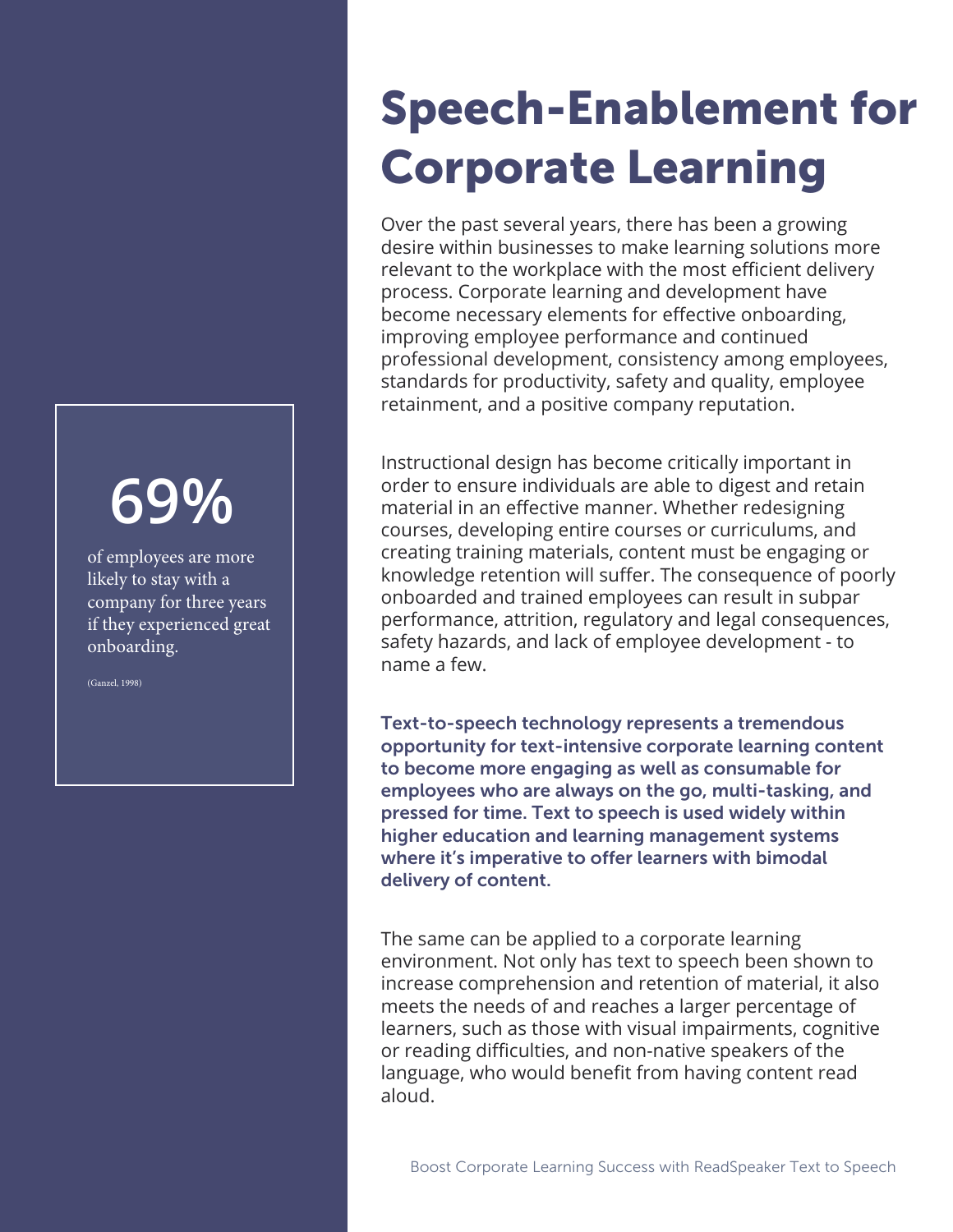### ReadSpeaker for

#### **On-Demand Voice Talent**

Cost-effectively and easily add and update the voiceover for a presentation, training manual, or learning course with ReadSpeaker text to speech instead of using costly and time-intensive human actors.

#### **Multilingual Material**

Learning content should be accessible to global learners and to those who do not speak the language fluently. Allow your employees to translate text into their native language or produce audio in multiple languages using ReadSpeaker text to speech.

#### **Dynamic Content**

ReadSpeaker solutions are designed to deliver content that is constantly changing, quickly and efficiently.

#### **Multiple Voices**

Integrate multiple ReadSpeaker voices to serve the unique needs of your content and audience.

#### **Script Testing**

Test scripts before they go into production with ReadSpeaker text to speech.

#### **Stream Audio**

Increase portability by allowing your employees to listen to content with one click of the ReadSpeaker Listen button as well as take your digital content with them on the go via an MP3 file.

#### **Comprehensive & Flexible Solutions**

Deploy ReadSpeaker text to speech through the cloud or embedded into applications, devices, or solutions for your business's online and offline listening needs.

**Corporate Learning**<br>Corporate Learning **ReadSpeaker can help to increase the success of your** corporate learning program by speech-enabling your learning content with our suite of text-to-speech learning solutions. ReadSpeaker uses advanced text-to-speech technology based on deep neural networks to create voices that are among the most accurate and human-sounding on the market. And, our solutions offer many voices and languages to suite the needs of our clients.

With ReadSpeaker, businesses can:

- Support employee's unique learning needs with audio
- Make training more enjoyable, engaging, and easy to access
- Improve employee performance by helping to ensure employees understand and retain training and learning material
- Give staff the tools they need to help learners succeed
- Create on-demand voice talent using humanlike voices for ever-changing content
- Control how their content is read aloud, how it pronounced, the speed at which its read, and more
- Translate a selected text to a number of languages and have the text read aloud.

ReadSpeaker ensures that our clients' content is read to a near faultless experience by utilizing default and customerspecific pronunciation dictionaries as well as providing businesses with control of the reading area and reading order.

In some cases, such as in the pharmaceutical sector where it is even more important that each term is perfectly read, ReadSpeaker provides fine-tuning that helps with pronunciation issues when they exist, drastically saving clients time and resources. ReadSpeaker also retains a knowledgeable network of linguists that can help clients in many parts of the world when they encounter pronunciation difficulties.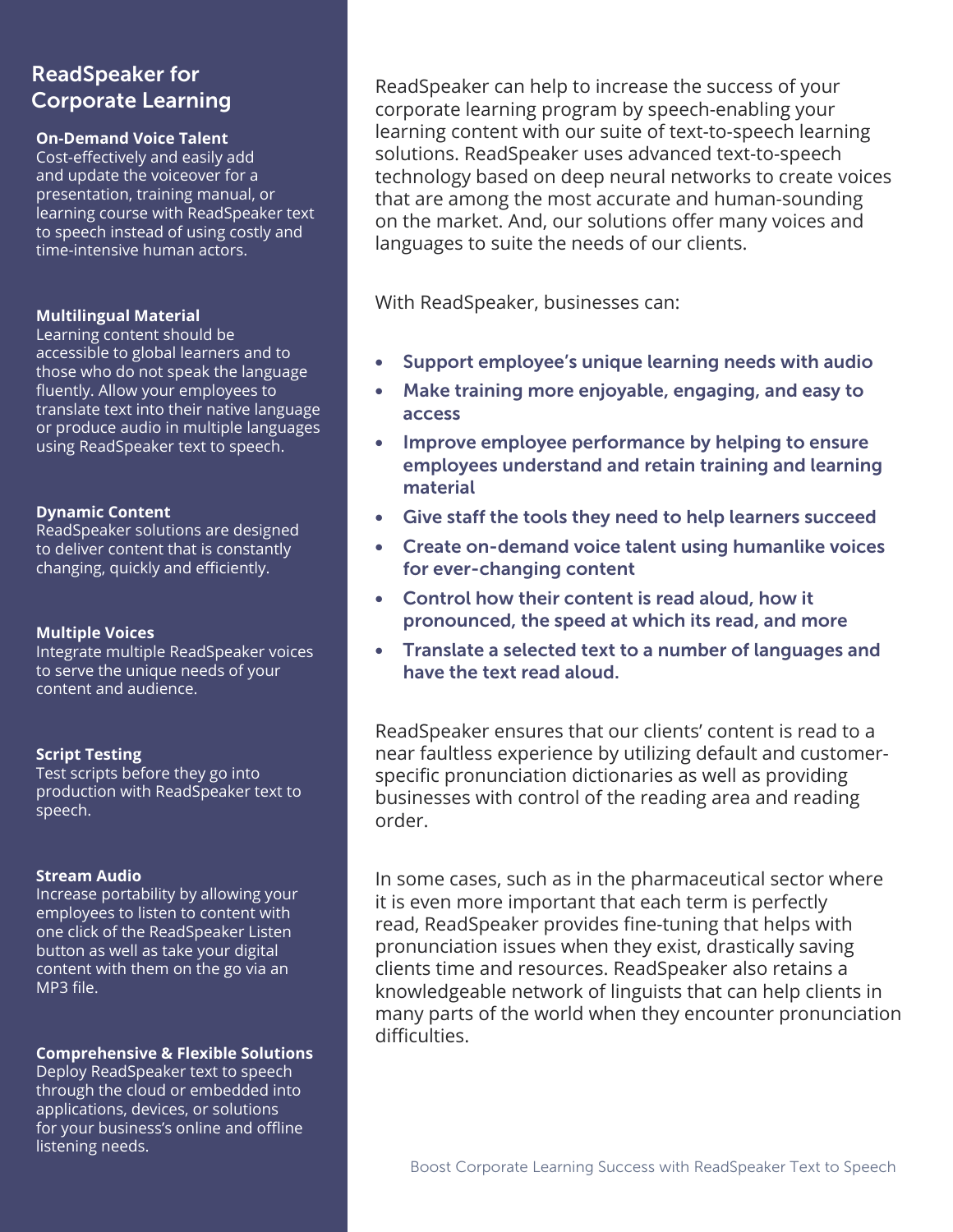## ReadSpeaker Solutions

### Web Reading

Add text to speech to your online learning environment with our streaming technology. Implement one of our online reading solutions within your learning management system, and your employees can listen to content with one click of the ReadSpeaker Listen button.

Employees will benefit from bimodal content presentation: listening and reading at the same time with ReadSpeaker's synchronized highlighting feature. We also offer a variety of personalization tools that allow learners to consume content in a way that is effective for them. **Constant Content and May and Is encerate for Concern Document Reading** 



Make your online documents (PDF, Powerpoint, Excel, Word, ePub, Apache OpenOffice, and more) audible and more accessible to as many learners as possible wit this text-to-speech solution. Your documents can be listened to on any device at any time – no plugins required.

### Speech Production Technology

If streaming audio isn't the right solution for your corporate learning environment, it's possible to produce the audio.

We offer a variety of solutions that allow you to create audio files that can then be integrated into a learning management system or to other applications. If needed, these files can also be used offline, so your training is available whenever, wherever, even if not connected to the Internet.

| speechMaker                 |                                |                      | English = Amy Foxwell = |
|-----------------------------|--------------------------------|----------------------|-------------------------|
| Produce audio Pronunciation | Settings                       |                      |                         |
| Enter some text here        | Voice                          |                      |                         |
|                             | AU English (Jack)              | $\ddot{\circ}$       |                         |
|                             | Audio format<br>MP3 (48 Kblvk) | $\ddot{\phantom{a}}$ |                         |
|                             | Speed                          |                      | 100 %                   |
|                             | Slow <sub>1</sub>              | n                    | Fast.                   |
|                             | Preview<br>Pitch               |                      | 100 %                   |
| Download audio              | Low                            | ш                    | High                    |
|                             | Volume                         | ш                    | 100 %                   |
|                             | Low                            |                      | High.                   |
|                             |                                |                      |                         |

### Embedded Text to Speech

Integrate ReadSpeaker text to speech locally into mobile applications, installed software applications, or hardware devices.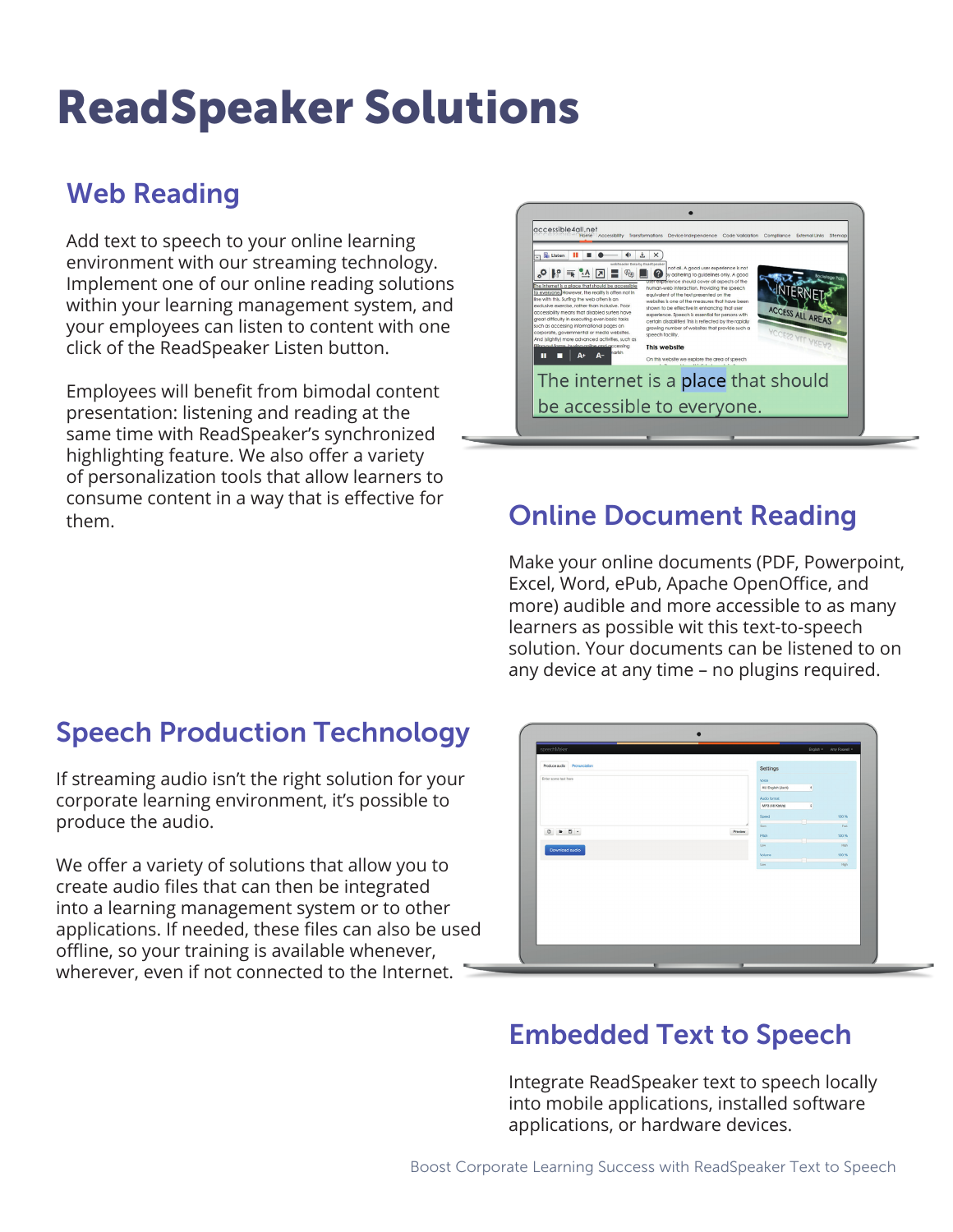"Ensuring that our courses are both multimedia rich and suitable for all learners is something that is central to our mission. ReadSpeaker was a natural fit because it gives all of our students an audio option. ReadSpeaker's integration with the D2L Learning Environment made it easy for VHS to implement the browser-based solution. Within seconds, the organization enabled it on a course level and within all lesson documents so VHS students can have all course web pages and documents read to them with one click of a button. Since implementing the technology, we've been encouraged by how popular it's been."

#### Storie Walsh

Director of Instructional Technology The Virtual High School

#### ReadSpeaker Supports Lifelong Learning

The learners of today become the leaders of tomorow. Key to this is to provide pathways that support individuals on their learning journey from primary and high school, to higher education, to professional environments.

Whether teaching a group of students in a classroom, hosting a workplace seminar, delivering online training, or any other learning scenario, text to speech can enhance the experience for all learners by making the information taught more understandable. Everyone learns best in different ways, which makes text to speech integration a beneficial endeavor for educators and businesses of all types of learners.

#### Want to speak with us?

Contact us at www.readspeaker.com/contact-us